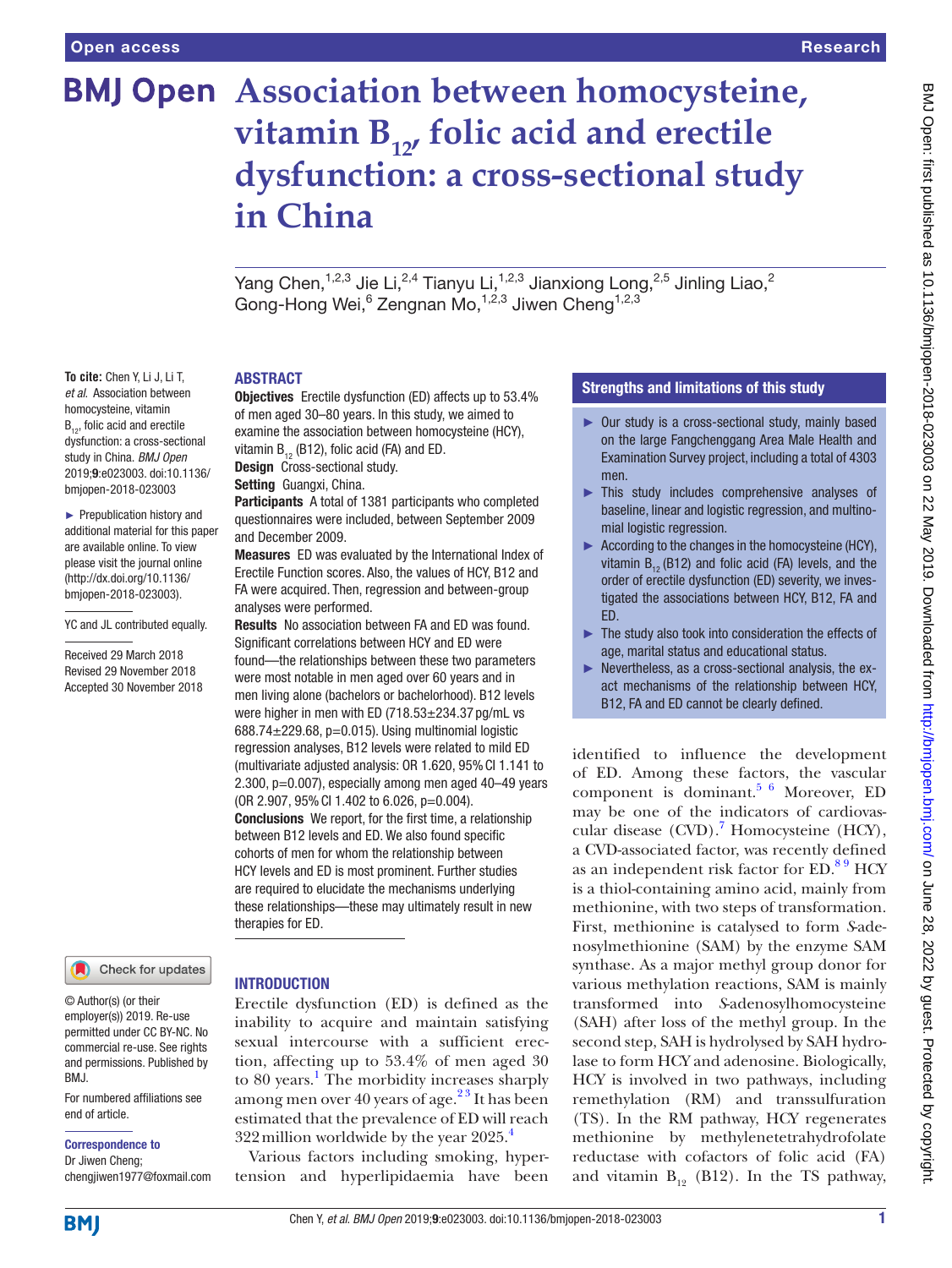HCY is catalysed by the cystathione-β-synthase and γ-cystathionase.<sup>10 11</sup>

FA and B12, as the cofactors of HCY, have also been identified to be associated with  $ED<sup>12</sup>$  However, limited studies have been focused on the relevance of their levels to ED. On the basis of previous studies, we hypothesised that there are likely associations between HCY, B12, FA and ED. In order to comprehensively investigate the exact association between HCY, B12, FA and ED, our study is conducted based on the Fangchenggang Area Male Health and Examination Survey (FAMHES) project. Our study may pave the way to the treatment of ED on the basis of the balance among HCY, B12 and FA.

# Methods and materials

#### Population and data collection

FAMHES is a population-based project, which was mainly performed to investigate environmental and genetic factors, as well as their inter-relations. From September 2009 to December 2009, 4303 men coming for routine physical examination at the Medical Center in Fangchenggang First People's Hospital were enrolled. Then, 3593 participants responded for further interviews (response rate=83.5%).<sup>13</sup> No distinct differences were detected between the men who participated in the interviews and those who did not.

All participants were asked to provide blood samples between 8:00 and 11:00, after fasting for at least 8hours (overnight). Then, these blood samples were transported to the Department of Clinical Laboratory at the First Affiliated Hospital of Guangxi Medical University in Nanning within 2–3hours, where they were centrifuged within 15–25min and stored at −80°C. Serum B12 and FA were detected with electrochemiluminescence immunoassays, while serum HCY was measured with enzymatic cycling methods.

Then, all the participants were invited to complete a comprehensive questionnaire. This process was performed by the trained investigators using a standardised protocol with a face-to-face interview. Essential information (eg, age, sex, smoking and drinking) was collected, and complete physical examinations (eg, height, weight, waistline and hipline) were performed. Smoking status and alcohol consumption were defined as Yes or No. Marital status was classified into living together (married or cohabitation without marriage) and alone (bachelors or bachelorhood). Meanwhile, according to the years of education, three groups could be defined (0–6 years, primary education; 7–12 years, intermediate education; and ≥13 years, superior education). In the physical examination, body weight with thin clothing and height without shoes were measured. Then, body mass index (BMI) was calculated with the formula of weight/(height)<sup>2</sup>. Waist circumference was measured at the midpoint between the inferior costal margin and the superior iliac crest in the midaxillary line. The hipline was defined as the maximum circumference over the

buttocks. The waist:hip ratio (WHR) was calculated as waist circumference/hipline. These processes above including initial examination (including height, weight, waistline and hipline), further interviews (essential information, such as age, sex, smoking and drinking, etc) and blood collection were performed on the same days coherently. The flow of participants' collection is shown in online [supplementary figure S1](https://dx.doi.org/10.1136/bmjopen-2018-023003).

### Patient and public involvement

Patients and the public were not involved in the development of the research question and design or recruitment of this study.

# ED definition and grouping

In this study, the International Index of Erectile Function (IIEF-5) was applied to define  $ED.^{14}$ . The IIEF-5 system has five questions, which mainly cover the conditions of erection confidence, erection firmness, maintenance ability, maintenance frequency and satisfaction, with the scores ranging from 5 to 25. Each question has six selections. According to the orders of answers, the scores are defined as 0–5. Then, participants can be divided into ED (IIEF-5  $\leq$ 21) and non-ED (IIEF-5 >21) groups. According to the symptoms, ED can also be classified into five groups: none (IIEF-5 score 22–25), mild (17–21), moderate  $(12-16)$  and severe symptoms  $(5-11).^{13}$  15 In addition, HCY level can also be divided into normal (HCY 5–15 µmol/L) and hyperhomocysteinaemia  $(HCY > 15 \mu mol/L).$ <sup>[16](#page-6-10)</sup>

# Participant screening

In order to acquire the eligible participants for this study, we developed rigorous exclusion criteria: (1) incomplete data for the individual information and IIEF-5 score; (2) incomplete data for HCY, B12 and FA or refused to provide the blood samples; (3) with diseases such as CVDs, inflammatory/immune diseases and kinds of cancers, which might influence the levels of HCY, B12 and FA (online [supplementary table S1\)](https://dx.doi.org/10.1136/bmjopen-2018-023003); and (4) currently taking drugs that might affect HCY, B12 and FA levels, such as vitamins, antidiabetic medicines, non-steroidal anti-inflammatory drugs, antibiotics, cimetidine or glucocorticoids (online [supplementary table S1](https://dx.doi.org/10.1136/bmjopen-2018-023003)). Then, 1381 participants were included for further analyses. The flow for screening the eligible participants is shown in online [supplementary figure S2](https://dx.doi.org/10.1136/bmjopen-2018-023003).

# Statistical analysis

Before analysis, HCY, B12 and FA levels were tested for Gaussian distribution with the Shapiro-Wilks test. If data were not Gaussian in distribution, they were logarithmically transformed in order to ensure the approximate Gaussian distribution. Based on the 22 IIEF-5 scores, two groups were defined (ED and non-ED), and Student's t-test and  $\chi^2$  test were applied in the baseline analysis. Then, linear and logistic regression analyses were used, with the IIEF-5 scores and binary variable (ED or non-ED) as the dependent factors, respectively. Three adjusted models were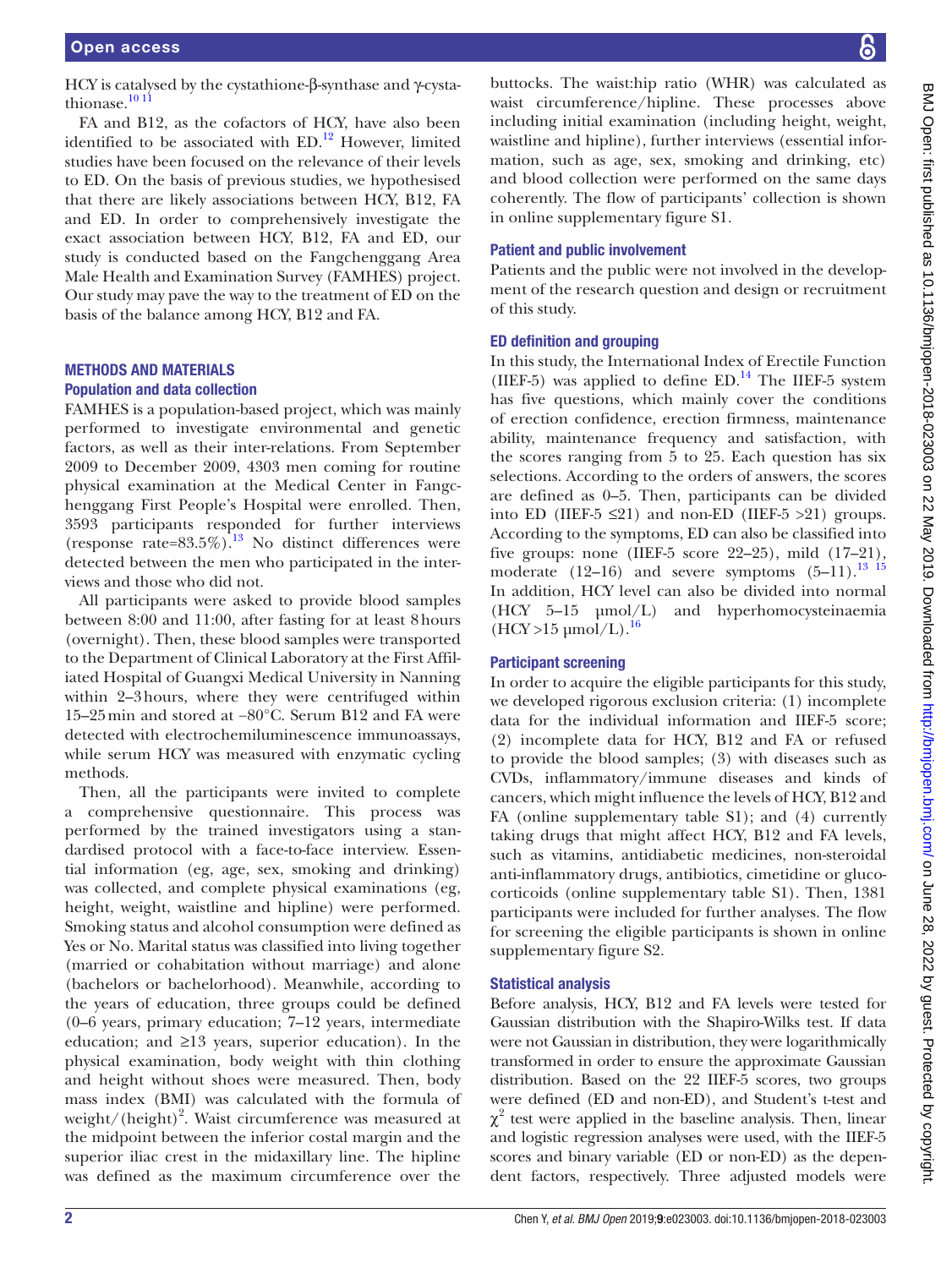<span id="page-2-0"></span>

| Characteristics of the eligible participants in the analysis<br><b>Table 1</b> |                  |                  |                        |  |  |  |  |  |
|--------------------------------------------------------------------------------|------------------|------------------|------------------------|--|--|--|--|--|
|                                                                                | <b>ED</b>        | Non-ED           | P value                |  |  |  |  |  |
| N                                                                              | 688              | 693              |                        |  |  |  |  |  |
| Age, years                                                                     | 37.99±10.75      | $34.18 \pm 8.47$ | $< 0.001*$             |  |  |  |  |  |
| BMI, kg/m <sup>2</sup>                                                         | $23.27 \pm 3.26$ | $23.37 \pm 3.48$ | $0.591*$               |  |  |  |  |  |
| <b>WHR</b>                                                                     | $0.88 \pm 0.06$  | $0.88 + 0.06$    | $0.253*$               |  |  |  |  |  |
| HCY, µmol/L                                                                    | 14.97±4.11       | 15.34±11.09      | $0.524*$               |  |  |  |  |  |
| Normal HCY                                                                     | 392 (56.98%)     | 433 (62.48%)     |                        |  |  |  |  |  |
| Hyperhomocysteinaemia                                                          | 296 (43.02%)     | 260 (37.52%)     | $0.037*$               |  |  |  |  |  |
| B12, pg/mL                                                                     | 718.53±234.37    | 688.74±229.68    | $0.015*$               |  |  |  |  |  |
| FA, ng/mL                                                                      | $9.56 \pm 2.72$  | $9.89 + 11.28$   | $0.594*$               |  |  |  |  |  |
| Smoke                                                                          |                  |                  |                        |  |  |  |  |  |
| <b>Yes</b>                                                                     | 392 (56.98%)     | 385 (55.56%)     |                        |  |  |  |  |  |
| <b>No</b>                                                                      | 296 (43.02%)     | 308 (44.44%)     | $0.594 +$              |  |  |  |  |  |
| <b>Drink</b>                                                                   |                  |                  |                        |  |  |  |  |  |
| Yes                                                                            | 586 (85.17%)     | 617 (89.03%)     |                        |  |  |  |  |  |
| <b>No</b>                                                                      | 102 (14.83%)     | 76 (10.97%)      | $0.032+$               |  |  |  |  |  |
| Marital status‡                                                                |                  |                  |                        |  |  |  |  |  |
| Live together                                                                  | 595 (86.48%)     | 578 (83.41%)     |                        |  |  |  |  |  |
| Alone                                                                          | 93 (13.52%)      | 115 (16.59%)     | 0.110 <sub>†</sub>     |  |  |  |  |  |
| Educational status§                                                            |                  |                  |                        |  |  |  |  |  |
| Primary                                                                        | 19 (2.76%)       | 5(0.72%)         |                        |  |  |  |  |  |
| Intermediate                                                                   | 488 (70.93%)     | 411 (59.39%)     |                        |  |  |  |  |  |
| Superior                                                                       | 181 (26.31%)     | 276 (39.89%)     | $< 0.001$ <sup>+</sup> |  |  |  |  |  |

Normal HCY: 5–15 µmol/L; hyperhomocysteinaemia: >15µmol/L.

‡Marital status was classified into living together (married or cohabitation without marriage) and alone (bachelors or bachelorhood).

§One participant without the information of educational status in the non-ED group.

BMI, body mass index; B12, vitamin B<sub>12</sub>; ED, erectile dysfunction; FA, folic acid; HCY, homocysteine; WHR, waist:hip ratio.

used: unadjusted, age-adjusted and multivariate adjusted. In the multivariate-adjusted model, the covariates were as follows: age, smoking status, alcohol consumption, BMI and WHR. Among them, BMI and WHR are the indexes applied to estimate obesity. However, BMI tends to evaluate body fatness but has a weak ability to differentiate fatness as central or visceral.<sup>17</sup> Alternatively, WHR is said to be more effective in reflecting the visceral fat and central adiposity but is not suitable for an estimation of body fat.<sup>[17 18](#page-6-11)</sup> Additionally, the predictive effects of BMI and WHR in diseases are different.<sup>19 20</sup> So, in our study, these two obesity indexes were treated as the covariates.

Then, multinomial logistic regression analysis was also performed to discover the potential association between HCY, B12, FA and ED, along with the order of severity of ED or the changes in the HCY, B12 and FA levels quartile (Q1<25%, 25%≤Q2≤50%, 50%<Q3≤75%, Q4>75%). Additionally, considering the non-negligible influences of age on the risk of ED, we also grouped the participants on the basis of age ( $\leq 40$ , 40–49, 50–59 and  $\geq 60$  years). The Bernoulli correction was applied, with the significant threshold of p value  $\langle 0.0125 \rangle$  (=0.05/4 tests) for multinomial logistic regression analysis. Additionally, according to the groups of marital status and educational status, logistic regression analyses were also conducted. In these analyses, the missing data were deleted. All statistical tests were two-tailed, which were performed with SPSS V.16.0 software. The threshold for significance was p value <0.05.

#### **RESULTS**

In the baseline analysis, based on IIEF-5, the ED and non-ED groups were defined. In line with previous studies, the age of the ED group (37.99±10.75 years) was older than the non-ED group (34.18±8.47 years, p<0.001). Meanwhile, B12 levels were significantly higher in the ED group (p=0.015). However, no significant difference was shown for HCY levels, and the proportion of hyperhomocysteinaemia was higher in the ED group (43.02%) than that in the non-ED group (37.52%, p=0.037). In addition, the proportion of alcohol consumption (p=0.032) and educational status

<sup>\*</sup>Student's t-test.  $\uparrow \chi^2$  test.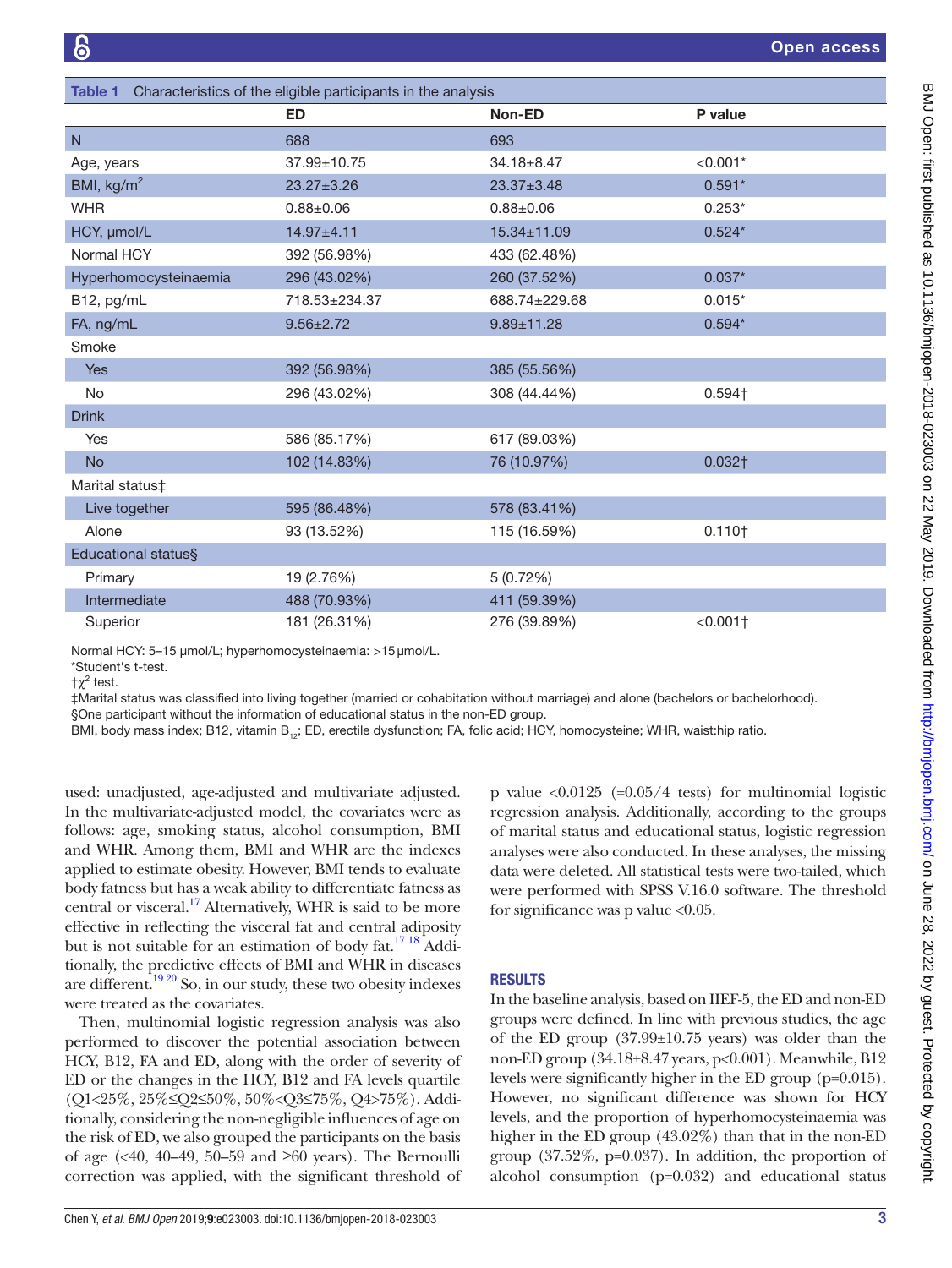<span id="page-3-0"></span>

| Table 2                         |                   | Linear regression analyses for the ED and HCY, B12 and FA                        |         |              |                                                                                                                             |         |          |                                                                                                                                                           |         |
|---------------------------------|-------------------|----------------------------------------------------------------------------------|---------|--------------|-----------------------------------------------------------------------------------------------------------------------------|---------|----------|-----------------------------------------------------------------------------------------------------------------------------------------------------------|---------|
|                                 | <b>Unadjusted</b> |                                                                                  |         | Age adjusted |                                                                                                                             |         |          | <b>Multivariate adjusted</b>                                                                                                                              |         |
|                                 | β                 | 95% CI                                                                           | P value | B            | 95% CI                                                                                                                      | P value | ß        | 95% CI                                                                                                                                                    | P value |
| IIEF-5                          |                   |                                                                                  |         |              |                                                                                                                             |         |          |                                                                                                                                                           |         |
| <b>HCY</b>                      | $-0.202$          | $-1.080$ to 0.676                                                                | 0.651   | 0.139        | $-0.732$ to 1.009                                                                                                           | 0.755   | 0.084    | $-0.787$ to 0.956                                                                                                                                         | 0.850   |
| <b>Binary HCY</b>               |                   | $-0.338$ $-0.817$ to 0.142                                                       | 0.167   | $-0.146$     | $-0.622$ to 0.330                                                                                                           | 0.548   | $-0.186$ | $-0.663$ to 0.291                                                                                                                                         | 0.444   |
| <b>B12</b>                      | 0.048             | $-0.600$ to 0.696                                                                | 0.885   | 0.212        | $-0.428$ to 0.852                                                                                                           | 0.515   | 0.404    | $-0.259$ to 1.068                                                                                                                                         | 0.232   |
| FA                              | 0.112             | $-0.668$ to 0.891                                                                | 0.779   | 0.388        | $-0.384$ to 1.160                                                                                                           | 0.986   | 0.324    | $-0.496$ to 1.145                                                                                                                                         | 0.438   |
| Function; WHR, waist:hip ratio. |                   | drink. Binary HCY: normal HCY (5–15 µmol/L); hyperhomocysteinaemia (>15 µmol/L). |         |              | IIEF-5 scores were the dependent factor for the linear regression analysis. Multivariate adjusted: age, BMI, WHR, smoke and |         |          | BMI, body mass index; B12, vitamin B <sub>12</sub> ; ED, erectile dysfunction; FA, folic acid; HCY, homocysteine; IIEF-5, International Index of Erectile |         |

 $(p<0.001)$  were also identified to have a statistically significant difference in the two groups [\(table](#page-2-0) 1).

# Signal for the association between HCY and ED

While we discovered no significant association between HCY levels and ED in the comprehensive analyses ([tables](#page-3-0) 2–5), a slight association of HCY with ED was observed in the participants grouped by age, especially in the old men (age  $\geq 60$ ) (online [supplementary table S2](https://dx.doi.org/10.1136/bmjopen-2018-023003)). Similar relevance was confirmed in marital status (alone, unadjusted severe ED: OR 4.385, 95%CI 1.070 to 17.974, p=0.040; age-adjusted severe ED: OR 5.085, 95%CI 1.195 to 21.636, p=0.028) (online [supplementary table S3](https://dx.doi.org/10.1136/bmjopen-2018-023003)).

In the latter analysis, HCY was divided into normal (HCY 5–15 µmol/L) and hyperhomocysteinaemia  $(HCY > 15 \mu mol/L)$ . The significant association between HCY and ED seemed to be more prominent in men living alone (age-adjusted severe ED: OR 2.448, 95%CI 1.046 to 5.733, p=0.039) (online [supplementary table S3](https://dx.doi.org/10.1136/bmjopen-2018-023003)).

# B12 level is significantly associated with ED

To investigate the association between ED and B12, we applied linear and logistic regression analyses, resulting in no significant association for B12 in the linear regression analysis (in which IIEF-5 scores were treated as the dependent factor). For the binary logistic regression (the status of ED evaluated by IIEF-5 was treated as the dependent factor), B12 was identified to be associated with ED

in the unadjusted model (OR 1.438, 95%CI 1.070 to 1.933, p=0.016). However, the association signal diminished in other adjusted models [\(table](#page-3-1) 3). We next investigated the relationship between B12 and ED based on the severity grades of ED. Interestingly, the positive correlation between B12 and ED was further confirmed, especially among men with mild ED (unadjusted: OR 1.694, 95%CI 1.207 to 2.376, p=0.002; age-adjusted: OR 1.596, 95%CI 1.135 to 2.244, p=0.007; multivariate adjusted: OR 1.620, 95%CI 1.141 to 2.300, p=0.007) [\(table](#page-4-0) 4). Subsequently, the levels of B12 were divided into quartiles. The result showed that B12 might be significantly associated with ED, especially at the higher levels (unadjusted: Q2: OR 0.917, p=0.569; Q3: OR 0.988, p=0.939; Q4: OR 1.452, p=0.015; and p for trend <0.001) ([table](#page-5-0) 5).

After adjusting age for the above analyses, the significant association between B12 and ED diminished (tables [2 and 3](#page-3-0) and [table](#page-5-0) 5), suggesting that age cannot be excluded while investigating the relationship between B12 and ED. We thus grouped the participants into four age groups (ages <40, 40–49, 50–59 and  $\geq 60$  years). Our results showed that the significant correlations between B12 and mild ED (IIEF-5=17–21) mainly presented in the age group 40–49 years (OR 2.907, 95%CI 1.402 to 6.026, p=0.004) (online [supplementary table S2](https://dx.doi.org/10.1136/bmjopen-2018-023003)).

Our baseline analysis discovered different proportions of educational status in the ED and non-ED groups. In

<span id="page-3-1"></span>

| Table 3           |                   | Binary regression analyses for ED and HCY, B12 and FA |         |              |                |         |           |                              |         |
|-------------------|-------------------|-------------------------------------------------------|---------|--------------|----------------|---------|-----------|------------------------------|---------|
|                   | <b>Unadiusted</b> |                                                       |         | Age adjusted |                |         |           | <b>Multivariate adjusted</b> |         |
| <b>Binary</b>     | <b>OR</b>         | 95% CI                                                | P value | <b>OR</b>    | 95% CI         | P value | <b>OR</b> | 95% CI                       | P value |
| <b>HCY</b>        | 1.137             | 0.766 to 1.687                                        | 0.524   | 0.959        | 0.641 to 1.435 | 0.839   | 0.986     | 0.658 to 1.479               | 0.986   |
| <b>Binary HCY</b> | .258              | 1.014 to 1.560                                        | 0.037   | 1.151        | 0.923 to 1.435 | 0.212   | 1.174     | 0.940 to 1.466               | 0.157   |
| <b>B12</b>        | 1.438             | 1.070 to 1.933                                        | 0.016   | 1.338        | 0.992 to 1.805 | 0.057   | 1.311     | 0.961 to 1.788               | 0.087   |
| <b>FA</b>         | 1.100             | 0.775 to 1.561                                        | 0.594   | 0.956        | 0.668 to 1.367 | 0.804   | 1.041     | 0.710 to 1.527               | 0.835   |

In the binary regression analysis, the ED status (ED: IIEF-5  $\leq$ 21; non-ED: IIEF-5  $>$ 21) was treated as the dependent factor. Multivariate adjusted: age, BMI, WHR, smoke and drink. Binary HCY: normal HCY (5-15 µmol/L); hyperhomocysteinaemia (>15 µmol/L). BMI, body mass index; B12, vitamin B<sub>12</sub>; ED, erectile dysfunction; FA, folic acid; HCY, homocysteine; IIEF-5, International Index of Erectile Function; WHR, waist:hip ratio.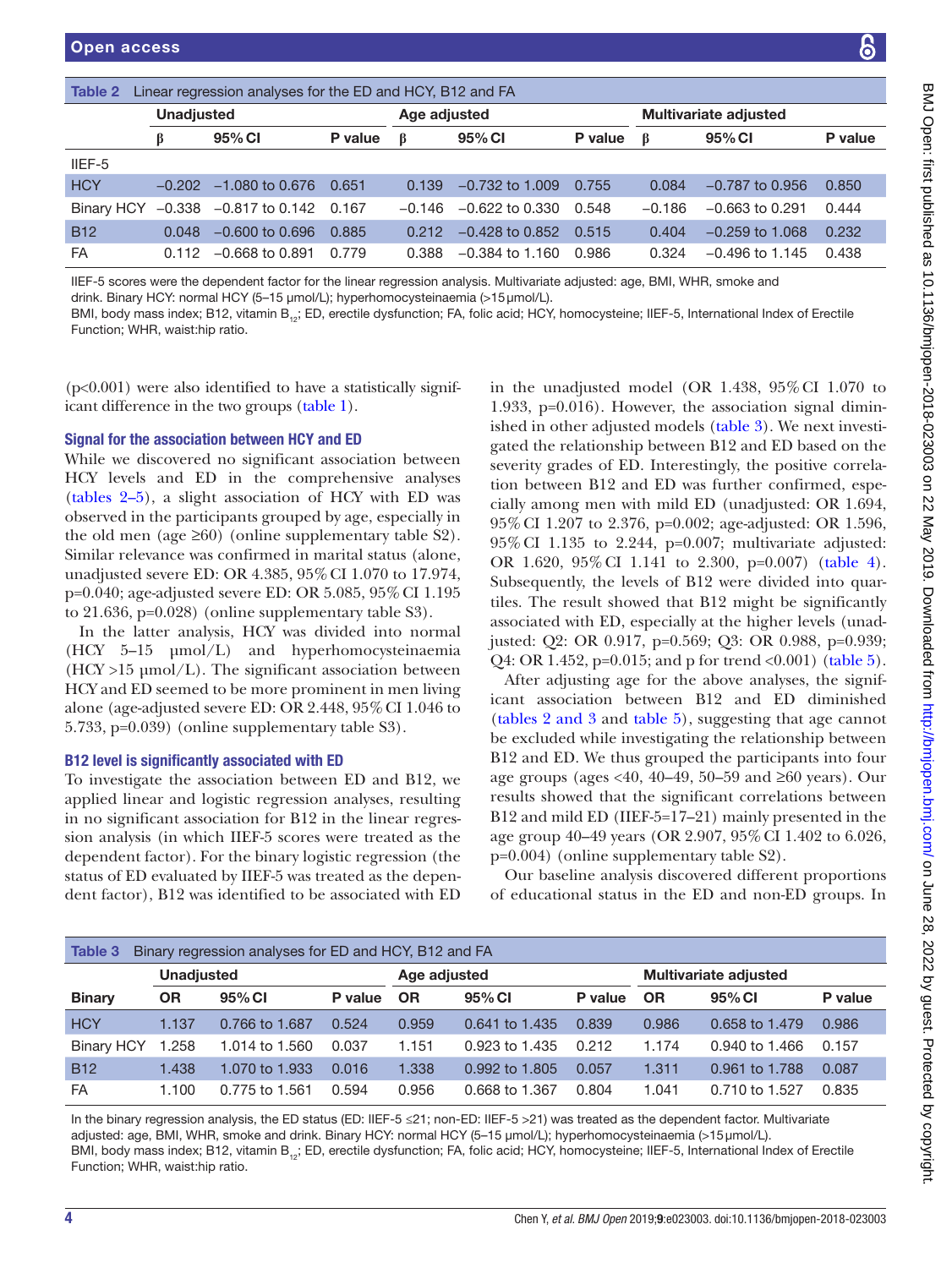<span id="page-4-0"></span>

| Table 4                                                                                                                                                                                   |            | Multinomial logistic regression for the association |         |                   | between ED and HCY, B12 and FA                                                                                                                                                                                              |                |            |                |                |       |                |         |
|-------------------------------------------------------------------------------------------------------------------------------------------------------------------------------------------|------------|-----------------------------------------------------|---------|-------------------|-----------------------------------------------------------------------------------------------------------------------------------------------------------------------------------------------------------------------------|----------------|------------|----------------|----------------|-------|----------------|---------|
|                                                                                                                                                                                           | <b>ASH</b> |                                                     |         | <b>Binary HCY</b> |                                                                                                                                                                                                                             |                | <b>B12</b> |                |                | Ł     |                |         |
|                                                                                                                                                                                           | õ          | 95% CI                                              | P value | 6R                | 95% CI                                                                                                                                                                                                                      | <b>P</b> value | õ          | 95% CI         | <b>P</b> value | õ     | 95% CI         | P value |
| ED-unadjusted                                                                                                                                                                             |            |                                                     |         |                   |                                                                                                                                                                                                                             |                |            |                |                |       |                |         |
| None (IIEF-5=22-25)                                                                                                                                                                       |            |                                                     |         |                   |                                                                                                                                                                                                                             |                |            |                |                |       |                |         |
| Mild (17-21)                                                                                                                                                                              | 1.081      | 0.695 to 1.681                                      | 0.730   | 1.246             | 0.980 to 1.583                                                                                                                                                                                                              | 0.072          | 1.694      | 1.207 to 2.376 | 0.002          | 1,180 | 0.801 to 1.740 | 0.402   |
| Moderate (12-16)                                                                                                                                                                          | 1.258      | 0.649 to 2.439                                      | 0.497   | 1.298             | 0.896 to 1.880                                                                                                                                                                                                              | 0.168          | 1.187      | 0.715 to 1.972 | 0.508          | 0.960 | 0.519 to 1.776 | 0.896   |
| Severe (5-11)                                                                                                                                                                             | 1.259      | 0.562 to 2.820                                      | 0.575   | 1.258             | 0.799 to 1.980                                                                                                                                                                                                              | 0.322          | 0.891      | 0.496 to 1.599 | 0.698          | 0.923 | 0.434 to 1.963 | 0.834   |
| ED-age adjusted                                                                                                                                                                           |            |                                                     |         |                   |                                                                                                                                                                                                                             |                |            |                |                |       |                |         |
| None (IIEF-5=22-25)                                                                                                                                                                       |            |                                                     |         |                   |                                                                                                                                                                                                                             |                |            |                |                |       |                |         |
| Mild (17-21)                                                                                                                                                                              | 0.948      | 0.607 to 1.480                                      | 0.814   | 1.166             | 0.914 to 1.486                                                                                                                                                                                                              | 0.217          | 1.596      | 1.135 to 2.244 | 0.007          | 1.052 | 0.710 to 1.558 | 0.800   |
| Moderate (12-16)                                                                                                                                                                          | 0.929      | 0.455 to 1.898                                      | 0.840   | 1.095             | 0.747 to 1.605                                                                                                                                                                                                              | 0.643          | 1.409      | 0.635 to 1.733 | 0.851          | 0.762 | 0.404 to 1.437 | 0.401   |
| Severe (5-11)                                                                                                                                                                             | 1.068      | 0.467 to 2.443                                      | 0.876   | 1.150             | 0.726 to 1.820                                                                                                                                                                                                              | 0.552          | 0.839      | 0.471 to 1.495 | 0.551          | 0.794 | 0.370 to 1.705 | 0.554   |
| ED-multivariate adjusted                                                                                                                                                                  |            |                                                     |         |                   |                                                                                                                                                                                                                             |                |            |                |                |       |                |         |
| None (IIEF-5=22--25)                                                                                                                                                                      |            |                                                     |         |                   |                                                                                                                                                                                                                             |                |            |                |                |       |                |         |
| Mild (17-21)                                                                                                                                                                              | 0.973      | 0.621 to 1.524                                      | 0.904   | 1.188             | 0.929 to 1.517                                                                                                                                                                                                              | 0.169          | 1.620      | 1.141 to 2.300 | 0.007          | 1.184 | 0.775 to 1.808 | 0.435   |
| Moderate (12-16)                                                                                                                                                                          | 0.965      | 0.472 to 1.971                                      | 0.922   | 1.119             | 0.762 to 1.643                                                                                                                                                                                                              | 0.567          | 0.972      | 0.576 to 1.640 | 0.915          | 0.777 | 0.401 to 1.507 | 0.456   |
| Severe (5-11)                                                                                                                                                                             | 1.132      | 0.491 to 2.613                                      | 0.771   | 1.187             | 0.748 to 1.885                                                                                                                                                                                                              | 0.467          | 0.717      | 0.388 to 1.324 | 0.288          | 0.821 | 0.368 to 1.831 | 0.631   |
| Binary HCY: normal HCY (5-15 µmol/L); hyperhomocysteinaen<br>symptoms of ED were divided into None (IIEF-5=22-25), Mild<br>adjusted: age, BMI, WHR, smoke and drink.                      |            |                                                     |         |                   | 17-21), Moderate (12-16) and Severe (5-11). The None group (22-25) was treated as the reference. Multivariate<br>nia (>15 µmol/L). The categorical dependent variables were the various ED groups, based on the IIEF-5. The |                |            |                |                |       |                |         |
| BMI, body mass index; B12, vitamin B <sub>12</sub> ; ED, erectile dysfunction; FA, folic acid; HCY, homocysteine; IIEF-5, International Index of Erectile Function; WHR, waist:hip ratio. |            |                                                     |         |                   |                                                                                                                                                                                                                             |                |            |                |                |       |                |         |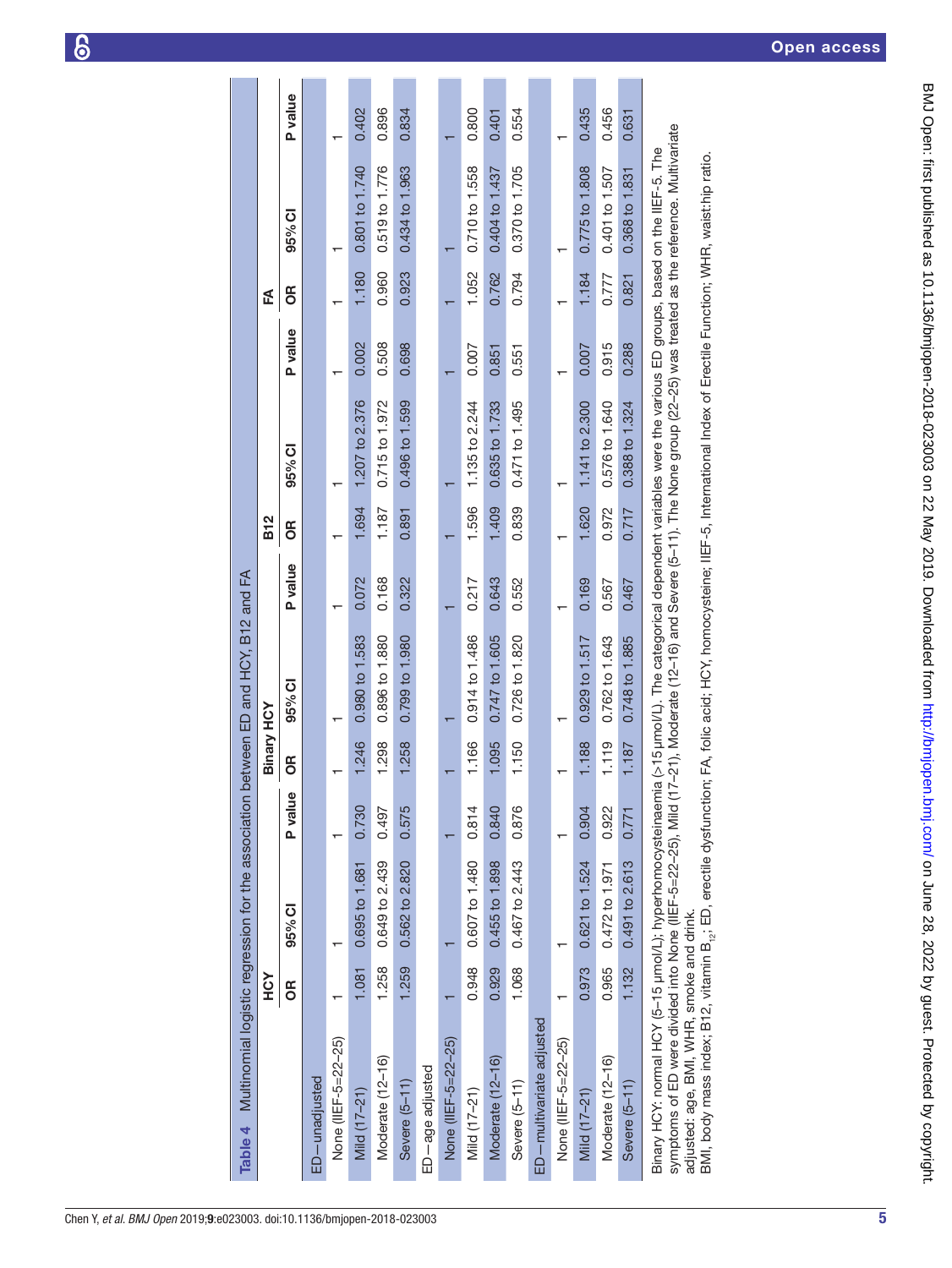<span id="page-5-0"></span>

| Association between HCY, B12, FA and ED along with the increased levels of these indexes<br>Table 5 |                   |                |         |           |                |         |           |                              |         |  |
|-----------------------------------------------------------------------------------------------------|-------------------|----------------|---------|-----------|----------------|---------|-----------|------------------------------|---------|--|
|                                                                                                     | <b>Unadjusted</b> |                |         |           | Age adjusted   |         |           | <b>Multivariate adjusted</b> |         |  |
|                                                                                                     | <b>OR</b>         | 95% CI         | P value | <b>OR</b> | 95% CI         | P value | <b>OR</b> | 95% CI                       | P value |  |
| <b>HCY</b>                                                                                          |                   |                |         |           |                |         |           |                              |         |  |
| Q1                                                                                                  | 1                 | 1              | 1       | 1         | 1              | 1       | 1         | 1                            | 1       |  |
| Q2                                                                                                  | 1.130             | 0.838 to 1.525 | 0.422   | 1.022     | 0.753 to 1.387 | 0.887   | 1.012     | 0.744 to 1.377               | 0.938   |  |
| Q <sub>3</sub>                                                                                      | 1.292             | 0.958 to 1.743 | 0.094   | 1.187     | 0.875 to 1.610 | 0.271   | 1.210     | 0.890 to 1.646               | 0.224   |  |
| Q4                                                                                                  | 1.276             | 0.946 to 1.720 | 0.110   | 1.091     | 0.803 to 1.483 | 0.578   | 1.103     | 0.810 to 1.502               | 0.534   |  |
| <b>B12</b>                                                                                          |                   |                |         |           |                |         |           |                              |         |  |
| Q <sub>1</sub>                                                                                      | 1                 | 1              | 1       | 1         |                |         | 1         | 1                            | 1       |  |
| Q2                                                                                                  | 0.917             | 0.680 to 1.236 | 0.569   | 0.893     | 0.659 to 1.209 | 0.464   | 0.899     | 0.662 to 1.221               | 0.496   |  |
| Q3                                                                                                  | 0.988             | 0.733 to 1.333 | 0.939   | 0.972     | 0.717 to 1.316 | 0.853   | 0.986     | 0.726 to 1.338               | 0.927   |  |
| Q4                                                                                                  | 1.452             | 1.076 to 1.961 | 0.015   | 1.299     | 0.955 to 1.765 | 0.095   | 1.286     | 0.945 to 1.752               | 0.110   |  |
| <b>FA</b>                                                                                           |                   |                |         |           |                |         |           |                              |         |  |
| Q <sub>1</sub>                                                                                      | 1                 | 1              | 1       | 1         | 1              | 1       | 1         | $\mathbf{1}$                 | 1       |  |
| Q <sub>2</sub>                                                                                      | 1.313             | 0.974 to 1.770 | 0.074   | 1.325     | 0.978 to 1.795 | 0.069   | 1.332     | 0.981 to 1.811               | 0.067   |  |
| Q <sub>3</sub>                                                                                      | 1.300             | 0.963 to 1.755 | 0.086   | 1.243     | 0.916 to 1.687 | 0.163   | 1.286     | 0.944 to 1.751               | 0.111   |  |
| Q4                                                                                                  | 1.198             | 0.888 to 1.616 | 0.236   | 1.094     | 0.806 to 1.487 | 0.564   | 1.116     | 0.819 to 1.522               | 0.487   |  |

In the multinomial logistic regression, the levels of HCY, B12 and FA were divided into quartiles (Q1<25%, 25%≤Q2≤50%, 50%<Q3≤75%, Q4>75%), which were treated as the categorical dependent variables. Q1 was the reference. As a binary categorical variable, the ED was put as the 'Factors'. Multivariate adjusted: age, BMI, WHR, smoke and drink.

BMI, body mass index; B12, vitamin B<sub>12</sub>; ED, erectile dysfunction; FA, folic acid; HCY, homocysteine; WHR, waist:hip ratio.

order to discuss the influences of marital and educational status in the relevance to ED and B12, we further performed between-group analyses. Similar to previous results, B12 was also identified to be associated with mild ED, even after multivariate adjustment (marital status, living together: OR 1.501, 95%CI 1.035 to 2.175, p=0.032; alone: OR 3.449, 95%CI 1.113 to 10.692, p=0.032; and educational status, intermediate: OR 1.858, 95%CI 1.214 to 2.845, p=0.004) (online [supplementary table S3\)](https://dx.doi.org/10.1136/bmjopen-2018-023003).

#### **DISCUSSION**

ED is a common disorder affecting a large number of men.<sup>1-4</sup> Recent studies suggest HCY may be an independent risk factor for  $ED.^8$ <sup>99</sup> In order to test this association, we conducted the current study based on the larger population-based FAMHES project. We confirmed that HCY is significantly associated with ED, especially severe ED. Moreover, B12 may also be relevant to mild ED. In contrast, we observed no significant association between FA and ED in our study.

HCY was reported to be associated with many diseases and health conditions, such as psychological disorders,  $21^{22}$  lipid profiles,  $23$  renal impairment  $24^{24}$  $24^{24}$  and inflammatory/immune factors.[25](#page-6-16) Moreover, HCY is also identified to be a useful marker for  $CVD$ .<sup>[26 27](#page-7-0)</sup> Meanwhile, ED could be a potentially predictive factor for cardiovascular and other chronic diseases.<sup>[28](#page-7-1)</sup> Based on the relevance, it was assumed that HCY might be a risk factor for ED.[8 9](#page-6-5) Consistent with this, we revealed that

HCY was significantly associated with ED, especially severe ED. The main mechanism might be that HCY could influence endothelial dysfunction and nitric oxide (NO) diffusion. Previously, in vitro and in vivo studies discovered that HCY could be a toxin for the vasculature by inducing endothelial dysfunction.<sup>[29](#page-7-2)</sup> Additionally, NO is mainly involved in vascular dilation, smooth muscle relaxation (including genitourinary smooth muscle) and permitting penile erection. $30\frac{31}{10}$ Studies showed that increased HCY could inhibit NO synthase, probably influencing the production of NO, and the development of  $ED.^{32}$  $ED.^{32}$  $ED.^{32}$  So, on the basis of these relevance, we could understand the risk effect of HCY on ED. Additionally, the status of living alone for men would also influence this association, hinting the pathogenesis of psychological factors for ED.

B12 is also known as cobalamin. Similar to FA, it is an important cofactor in methionine synthesis and HCY metabolism.<sup>33</sup> Although previous studies identified that FA might be a potential protective factor for  $ED$ ,<sup>[34](#page-7-6)</sup> no significant association has been detected. In contrast to B12, HCY has been found to protect against  $ED.^35$  $ED.^35$  Our study also identifies the potential association between B12 and ED, though ED tends to have high levels of B12 (ED: 718.53±234.37, non-ED: 688.74±229.68, p=0.015). Meanwhile, the significant association between B12 and ED was more prominent for mild ED at higher B12 levels. There are two possible explanations. First, our results suggest that the function of B12 in ED might be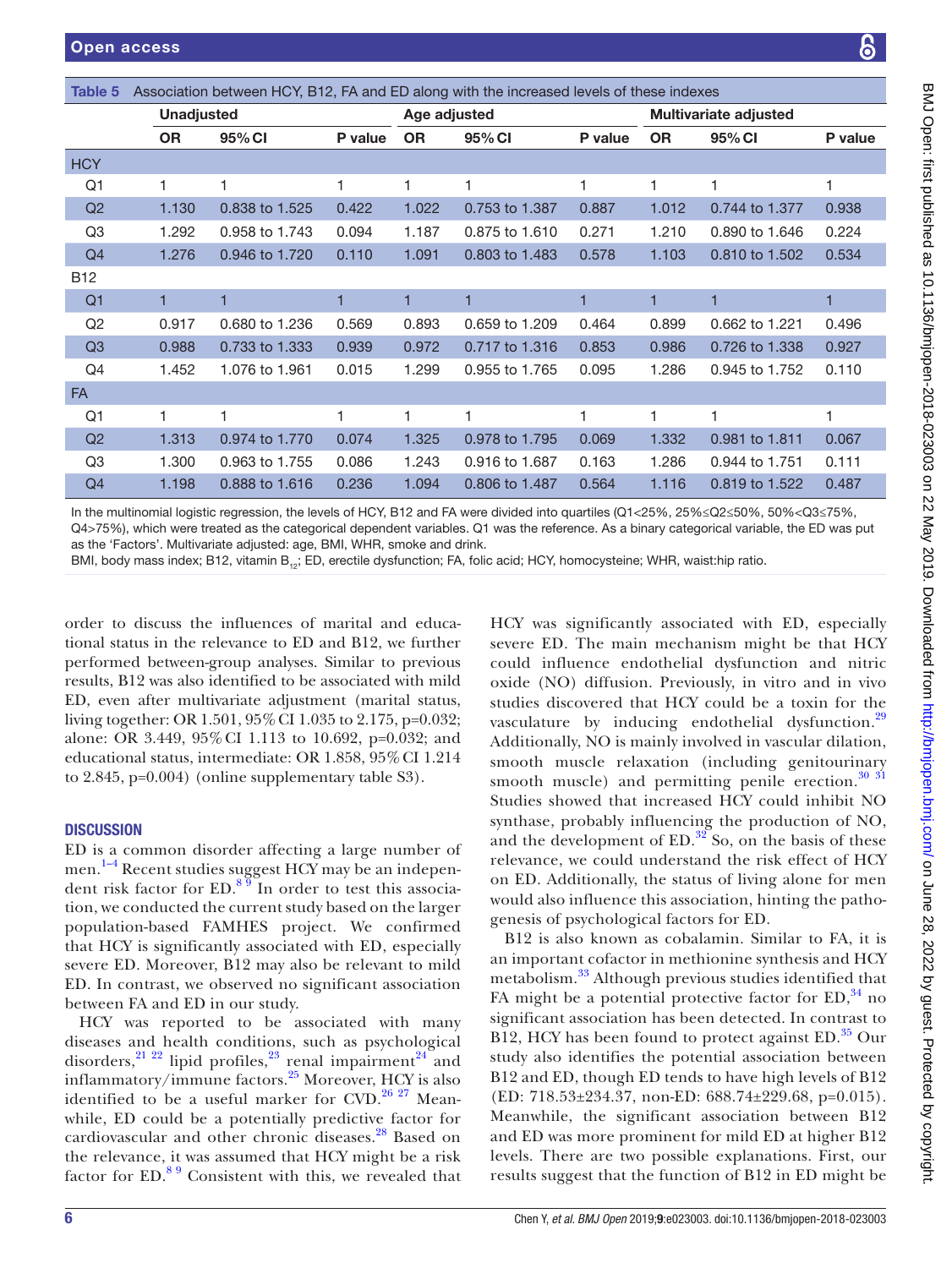dose dependent. Excessive B12 levels would increase the risk of mild ED with some unclear mechanisms. Second, increased B12 might provide negative feedback for this disease. At the beginning of the disease, defence mechanisms are triggered. As a potential protective factor, the absorption of B12 is enhanced. Combining the limited reports, our study can also propose that B12 is significantly associated with ED. As for the exact effects of B12 on ED, further studies are needed, which might pave the way for the treatment of ED with B12 in the future.

#### Limitations

Our study verified the previous conclusions that HCY could increase the risk of ED. However, some limitations still need to be noted: (1) this study is a cross-sectional analysis, which just reflects the status of specific time points and populations; (2) there are limited numbers of participants with primary educational status. So, the results need to be examined further; (3) although we have identified a significant association between B12 and ED, the exact mechanisms and effects were unclear until now; and (4) after multiple testing, no positive association can be detected, suggesting that our results might be unstable. So, further studies will be needed.

#### **CONCLUSIONS**

ED is one of the most common male diseases. This study was conducted in order to discover the functions of HCY, B12 and FA in ED. Our results confirmed the positive correlations of HCY and ED. Meanwhile, B12 was also likely to be significantly associated with ED. Further studies with larger cohorts of participants should be focused on the potential mechanisms and therapeutic effects of B12 on ED.

#### Author affiliations

<sup>1</sup>Department of Urology, The First Affiliated Hospital of Guangxi Medical University, Nanning, China

<sup>2</sup> Center for Genomicand Personalized Medicine, Guangxi Medical University, Nanning, China

<sup>3</sup>Institute of Urology and Nephrology, The First Affiliated Hospital of Guangxi Medical University, Nanning, China

4 Department of Reproduction, The Guangxi Zhuang Autonomous Region Family Planning Research Center, Nanning, China

<sup>5</sup>School of Public Health, Guangxi Medical University, Nanning, China

<sup>6</sup> Faculty of Biochemistry and Molecular Medicine, University of Oulu, Oulu, Finland

Contributors YC, JieL, ZM and JC participated in participants' collection, field investigation, design, writing and modification of all the paper. YC and JieL took part in the statistical analysis. ZM and JC provided important advice for this paper. TL, JiaL, JinL and G-HW provide efforts in the processes of modification.

Funding This study was funded by National Natural Science Foundation of China (81770759, 81370857), and Innovation Project of Guangxi Graduate Education (YCBZ2017037) .

Competing interests None declared.

Ethics approval This study was approved by the Medical Ethics Committee of Guangxi Medical University.

Provenance and peer review Not commissioned; externally peer reviewed.

Data sharing statement The data for this study are available in the supplementary materials. Further questions could be sent to ZM (zengnanmo@ hotmail.com) and JC (chengjiwen1977@foxmail.com).

Open access This is an open access article distributed in accordance with the Creative Commons Attribution Non Commercial (CC BY-NC 4.0) license, which permits others to distribute, remix, adapt, build upon this work non-commercially, and license their derivative works on different terms, provided the original work is properly cited, appropriate credit is given, any changes made indicated, and the use is non-commercial. See: [http://creativecommons.org/licenses/by-nc/4.0/.](http://creativecommons.org/licenses/by-nc/4.0/)

# **REFERENCES**

- <span id="page-6-0"></span>1. Braun M, Wassmer G, Klotz T, *et al*. Epidemiology of erectile dysfunction: results of the 'Cologne Male Survey'. *[Int J Impot Res](http://dx.doi.org/10.1038/sj.ijir.3900622)* 2000;12:305–11.
- <span id="page-6-1"></span>2. Pinnock CB, Stapleton AM, Marshall VR. Erectile dysfunction in the community: a prevalence study. *[Med J Aust](http://www.ncbi.nlm.nih.gov/pubmed/10590723)* 1999;171:353–7.
- 3. Nicolosi A, Moreira ED, Shirai M, *et al*. Epidemiology of erectile dysfunction in four countries: cross-national study of the prevalence and correlates of erectile dysfunction. *[Urology](http://dx.doi.org/10.1016/S0090-4295(02)02102-7)* 2003;61:201–6.
- <span id="page-6-2"></span>4. Ayta IA, McKinlay JB, Krane RJ. The likely worldwide increase in erectile dysfunction between 1995 and 2025 and some possible policy consequences. *[BJU Int](http://dx.doi.org/10.1046/j.1464-410x.1999.00142.x)* 1999;84:50–6.
- <span id="page-6-3"></span>5. Kloner RA, Speakman M. Erectile dysfunction and atherosclerosis. *[Curr Atheroscler Rep](http://dx.doi.org/10.1007/s11883-002-0078-3)* 2002;4:397–401.
- 6. Sullivan ME, Keoghane SR, Miller MA. Vascular risk factors and erectile dysfunction. *[BJU Int](http://dx.doi.org/10.1046/j.1464-410x.2001.02211.x)* 2001;87:838–45.
- <span id="page-6-4"></span>7. Nehra A, Jackson G, Miner M, *et al*. Diagnosis and treatment of erectile dysfunction for reduction of cardiovascular risk. *[J Urol](http://dx.doi.org/10.1016/j.juro.2012.12.107)* 2013;189:2031–8.
- <span id="page-6-5"></span>8. Khan MA, Thompson CS, Emsley AM, *et al*. The interaction of homocysteine and copper markedly inhibits the relaxation of rabbit corpus cavernosum: new risk factors for angiopathic erectile dysfunction? *[BJU Int](http://dx.doi.org/10.1046/j.1464-410x.1999.00253.x)* 1999;84:720–4.
- 9. Zhang Z, Xu Z, Dai Y, *et al*. Elevated serum homocysteine level as an independent risk factor for erectile dysfunction: a prospective pilot case–control study. *[Andrologia](http://dx.doi.org/10.1111/and.12684)* 2017;49.
- <span id="page-6-6"></span>10. Long Y, Nie J. Homocysteine in renal injury. *[Kidney Dis](http://dx.doi.org/10.1159/000444900)* 2016;2:80–7.
- 11. Lai WK, Kan MY. Homocysteine-induced endothelial dysfunction. *[Ann Nutr Metab](http://dx.doi.org/10.1159/000437098)* 2015;67:1–12.
- <span id="page-6-7"></span>12. Sansone M, Sansone A, Romano M, *et al*. Folate: a possible role in erectile dysfunction? *[Aging Male](http://dx.doi.org/10.1080/13685538.2017.1404022)* 2018;21:1–5.
- <span id="page-6-8"></span>13. Chen Y, Xin X, Zhang H, *et al*. Immunization associated with erectile dysfunction based on cross-sectional and genetic analyses. *[PLoS](http://dx.doi.org/10.1371/journal.pone.0111269)  [One](http://dx.doi.org/10.1371/journal.pone.0111269)* 2014;9:e111269.
- <span id="page-6-9"></span>14. Rosen RC, Cappelleri JC, Smith MD, *et al*. Development and evaluation of an abridged, 5-item version of the International Index of Erectile Function (IIEF-5) as a diagnostic tool for erectile dysfunction. *[Int J Impot Res](http://dx.doi.org/10.1038/sj.ijir.3900472)* 1999;11:319–26.
- 15. Kupelian V, Araujo AB, Chiu GR, *et al*. Relative contributions of modifiable risk factors to erectile dysfunction: results from the Boston Area Community Health (BACH) Survey. *[Prev Med](http://dx.doi.org/10.1016/j.ypmed.2009.11.006)* 2010;50:19–25.
- <span id="page-6-10"></span>16. Guo H, Chi J, Xing Y, *et al*. Influence of folic acid on plasma homocysteine levels & arterial endothelial function in patients with unstable angina. *[Indian J Med Res](http://www.ncbi.nlm.nih.gov/pubmed/19491420)* 2009;129:279–84.
- <span id="page-6-11"></span>17. McDonnold M, Mele LM, Myatt L, *et al*. Waist-to-hip ratio versus body mass index as predictor of obesity-related pregnancy outcomes. *[Am J Perinatol](http://dx.doi.org/10.1055/s-0035-1569986)* 2016;33:618–24.
- 18. Suchanek P, Kralova Lesna I, Mengerova O, *et al*. Which index best correlates with body fat mass: BAI, BMI, waist or WHR? *[Neuro](http://www.ncbi.nlm.nih.gov/pubmed/23183515)  [Endocrinol Lett](http://www.ncbi.nlm.nih.gov/pubmed/23183515)* 2012;33(Suppl 2):78–82.
- <span id="page-6-12"></span>19. Tang B, Han CT, Zhang GM, *et al*. Waist-hip ratio (WHR), a better predictor for prostate cancer than Body Mass Index (BMI): results from a Chinese hospital-based biopsy cohort. *[Sci Rep](http://dx.doi.org/10.1038/srep43551)* 2017;7:43551.
- 20. Welborn TA, Dhaliwal SS. Preferred clinical measures of central obesity for predicting mortality. *[Eur J Clin Nutr](http://dx.doi.org/10.1038/sj.ejcn.1602656)* 2007;61:1373–9.
- <span id="page-6-13"></span>21. Salagre E, Vizuete AF, Leite M, *et al*. Homocysteine as a peripheral biomarker in bipolar disorder: a meta-analysis. *[Eur Psychiatry](http://dx.doi.org/10.1016/j.eurpsy.2017.02.482)* 2017;43:81–91.
- 22. Elstgeest LE, Brouwer IA, Penninx BW, et al. Vitamin B., homocysteine and depressive symptoms: a longitudinal study among older adults. *[Eur J Clin Nutr](http://dx.doi.org/10.1038/ejcn.2016.224)* 2017;71:468–75.
- <span id="page-6-14"></span>23. Momin M, Jia J, Fan F, *et al*. Relationship between plasma homocysteine level and lipid profiles in a community-based Chinese population. *[Lipids Health Dis](http://dx.doi.org/10.1186/s12944-017-0441-6)* 2017;16:54.
- <span id="page-6-15"></span>24. Chen J, Li G, Xu Z, *et al*. Elevated plasma homocysteine level increased the risk of early renal impairment in acute ischemic stroke patients. *[Cell Mol Neurobiol](http://dx.doi.org/10.1007/s10571-017-0470-8)* 2017;37:1399–405.
- <span id="page-6-16"></span>25. Li T, Chen Y, Li J, *et al*. Serum homocysteine concentration is significantly associated with inflammatory/immune factors. *[PLoS](http://dx.doi.org/10.1371/journal.pone.0138099)  [One](http://dx.doi.org/10.1371/journal.pone.0138099)* 2015;10:e0138099.